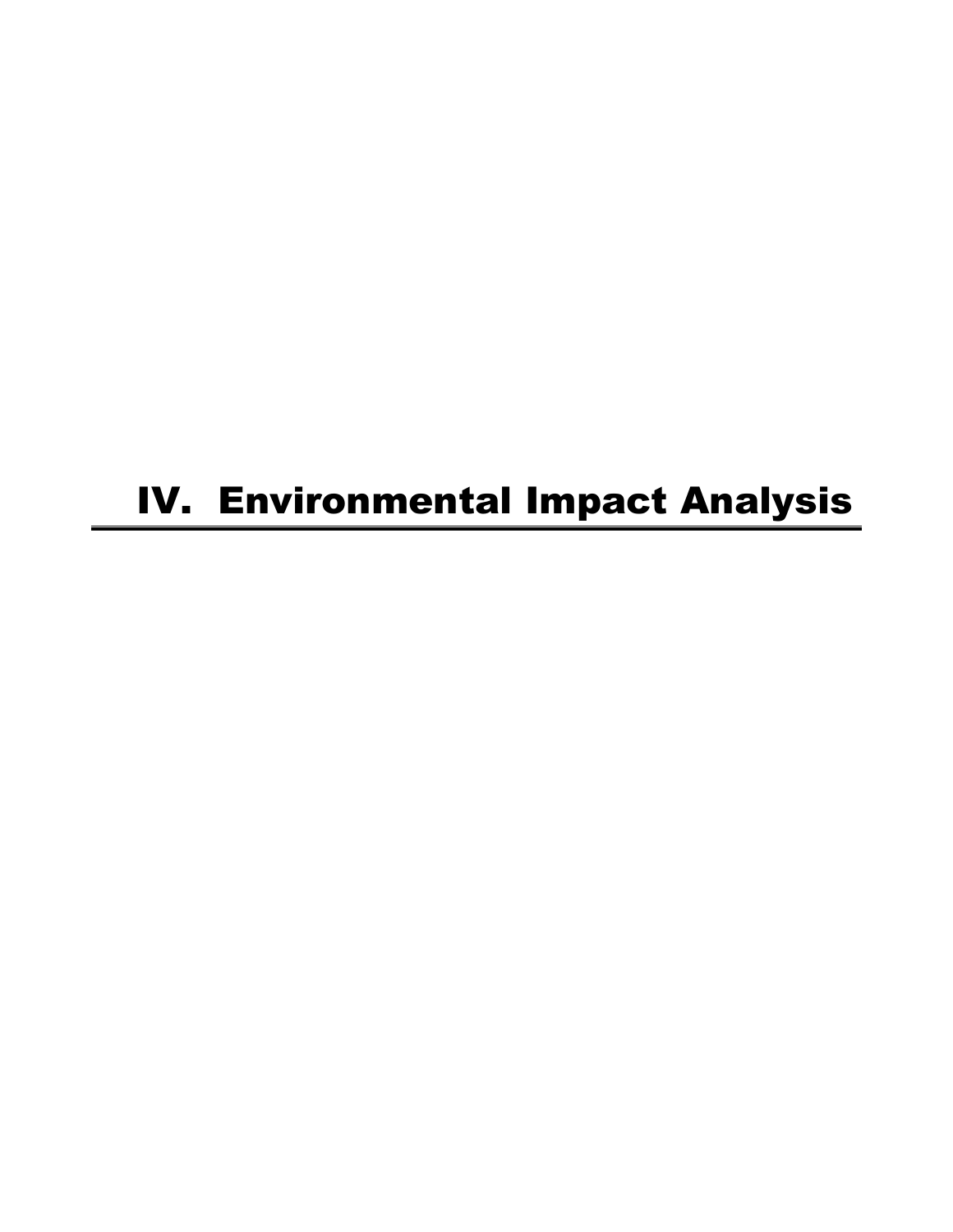# IV. Environmental Impact Analysis A. Aesthetics

# **1. Introduction**

As discussed in the Initial Study prepared for the Project, which is included in Appendix A of this Draft EIR, Senate Bill (SB) 743 [Public Resources Code (PRC) Section 21099(d)], which was adopted in 2013, established new rules for evaluating aesthetic and parking impacts under the California Environmental Quality Act (CEQA) for certain types of projects. Specifically, SB 743 (PRC Section 21099(d)) sets forth guidelines for evaluating project impacts for transit-oriented infill projects under CEQA, as follows: "Aesthetic and parking impacts of a residential, mixed-use residential, or employment center project on an infill site within a transit priority area (TPA) shall not be considered significant impacts on the environment."<sup>1</sup> The related City of Los Angeles Department of City Planning Zoning Information (ZI) File ZI No. 2452 provides further instruction concerning the definition of transit priority projects and that "visual resources, aesthetic character, shade and shadow, light and glare, and scenic vistas or any other aesthetic impact as defined in the City's CEQA Threshold Guide shall not be considered an impact for infill projects within TPAs pursuant to CEQA."<sup>2</sup> The City's Zone Information and Map Access System (ZIMAS) identifies a portion of the Project Site as located within a TPA (Lots 33-37 of Block 13 of Tract 7260 and 10-13 of Block 14 of Tract 7260) while other portions of the Project Site are not currently identified as located within a TPA (Lots 29-32 of Block 13 of Tract 7260). As such, the potential aesthetics impacts of the Project were evaluated in the Initial Study prepared for the Project and are discussed herein.

*<sup>1</sup> PRC Section 21099 defines a "transit priority area" as an area within 0.5 mile of a major transit stop that is "existing or planned, if the planned stop is scheduled to be completed within the planning horizon included in a Transportation Improvement Program adopted pursuant to Section 450.216 or 450.322 of Title 23 of the Code of Federal Regulations." PRC Section 21064.3 defines "major transit stop" as "a site containing an existing rail transit station, a ferry terminal served by either a bus or rail transit service, or the intersection of two or more major bus routes with a frequency of service interval of 15 minutes or less during the morning and afternoon peak commute periods." PRC Section 21099 defines an "infill site" as a lot located within an urban area that has been previously developed, or on a vacant site where at least 75 percent of the perimeter of the site adjoins, or is separated only by an improved public right-of-way from, parcels that are developed with qualified urban uses.*

*<sup>2</sup> City of Los Angeles Department of City Planning, Zoning Information File ZA No. 2452, Transit Priority Areas (TPAs)/Exemptions to Aesthetics and Parking Within TPAs Pursuant to CEQA.*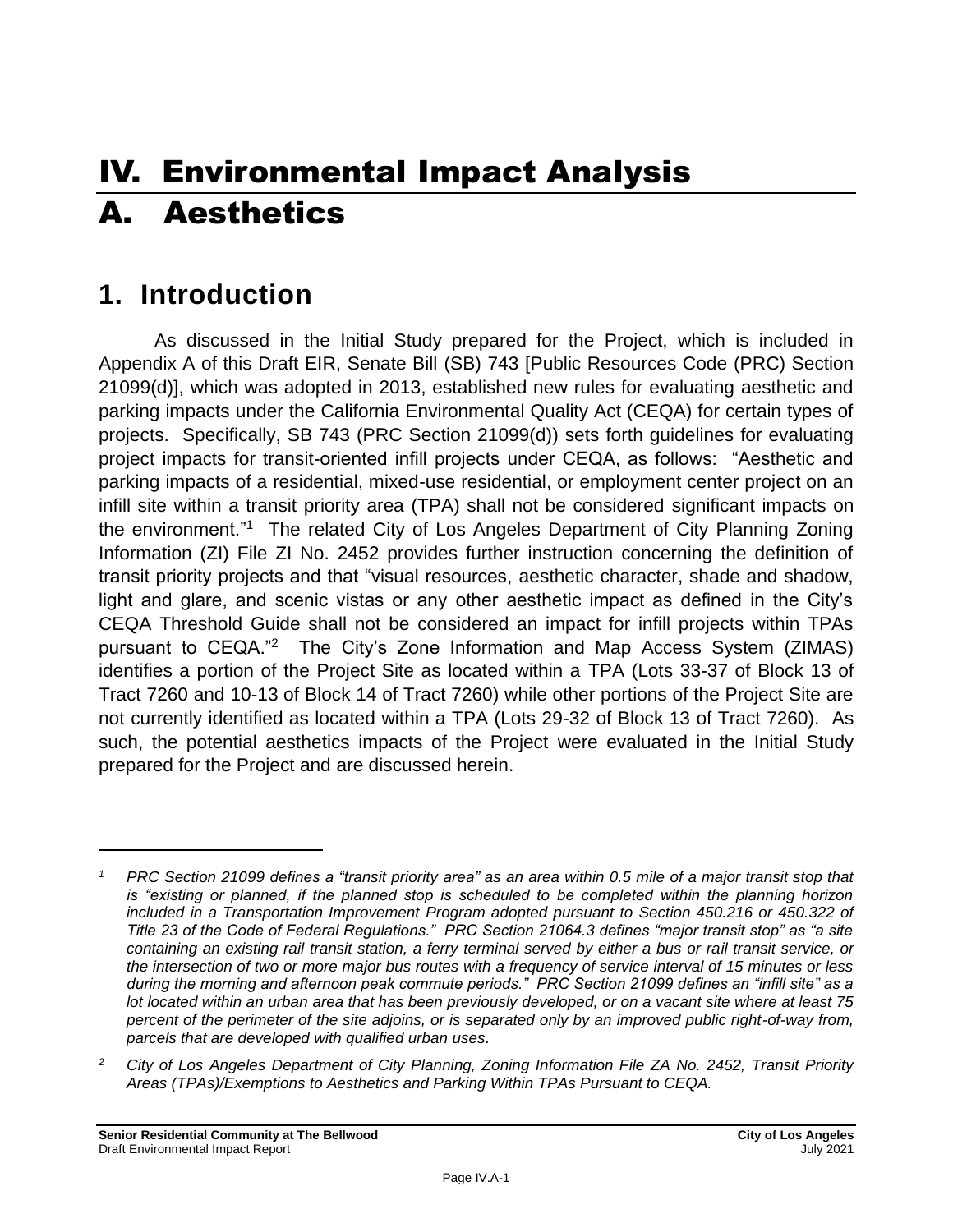As evaluated in the Initial Study prepared for the Project, included in Appendix A of this Draft EIR, the Project's potential to have a substantial adverse effect on a scenic vista, the Project's potential to damage scenic resources within a scenic highway, and the Project's potential to create a new source of substantial light and glare were determined to result in no impact or a less-than-significant impact. The Initial Study also determined that the Project could potentially conflict with applicable zoning and other regulations governing scenic quality. Thus, the analysis in this section focuses on whether the Project would conflict with applicable zoning and other regulations governing scenic quality. Local plans, policies, and regulations governing scenic quality that are applicable to the Project Site include the City of Los Angeles General Plan Framework Element and Conservation Element, the West Los Angeles Community Plan (Community Plan), the Citywide Urban Design Guidelines, and the Los Angeles Municipal Code (LAMC).

# **2. Environmental Setting**

## **a. Regulatory Framework**

## (1) City of Los Angeles General Plan

The City's General Plan sets forth goals, objectives, and programs to guide land use policies and to meet the existing and future needs of the community. The General Plan consists of a series of elements, including some that are pertinent to a discussion of aesthetics. These include the General Plan Framework Element and the Conservation Element, which are discussed below.

## *(a) General Plan Framework Element*

The City of Los Angeles General Plan Framework Element (General Plan Framework) provides direction regarding the City's vision for future development throughout the City and includes an Urban Form and Neighborhood Design chapter to guide the design of future development. Although the General Plan Framework does not directly address the design of individual neighborhoods or communities, it embodies general neighborhood design policies and implementation programs that guide local planning efforts.

The Urban Form and Neighborhood Design Chapter of the General Plan Framework establishes a goal of creating a livable city for existing and future residents with interconnected, diverse neighborhoods through two design principles. First, "Urban Form" refers to the general pattern of building heights and development intensity and the structural elements that define the City physically, such as natural features, transportation corridors, activity centers, and focal elements. Second, "Neighborhood Design" refers to the physical character of neighborhoods and communities within the City. The Urban Form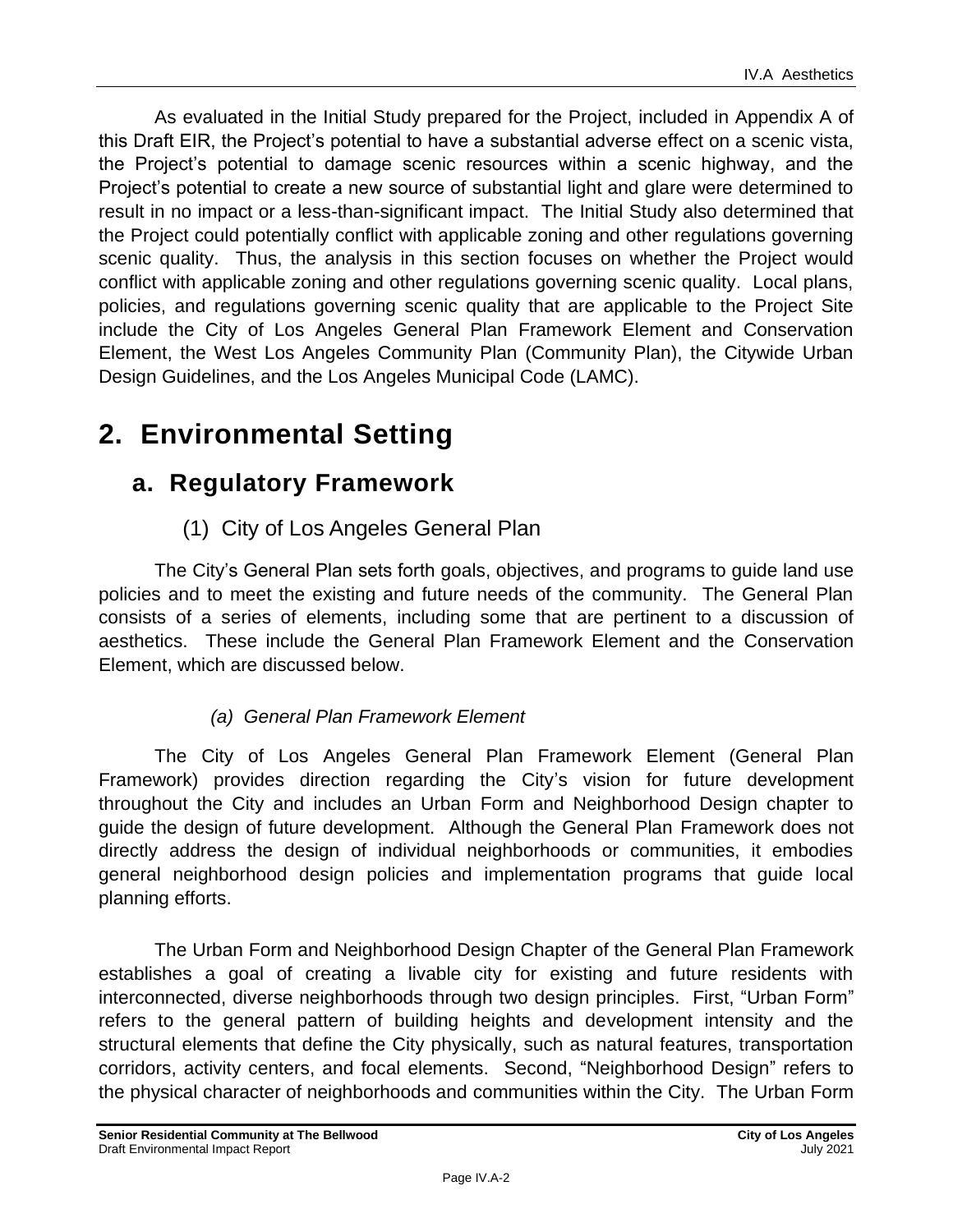and Neighborhood Design Chapter encourages growth in areas that have a sufficient base of both commercial and residential development to support transit service.

An analysis of the Project's consistency with the General Plan Framework is included in the impact analysis below and in Section IV.E, Land Use, of this Draft EIR.

### *(b) General Plan Conservation Element*

Section 15 of the General Plan Conservation Element (Conservation Element), adopted in September 2001, establishes the objective and policy for the protection of natural and scenic vistas as aesthetic resources. As stated therein, it is the City's policy to encourage development that would protect significant landforms and unique scenic features, such as ridgelines, bluffs, mountains, and other unique natural or geologic features. In addition, the City would also encourage, to the greatest extent practical, the preservation of public views and access to these visual resources. The Project's consistency with Section 15 of the Conservation Element is discussed in the impact analysis below.

## (2) West Los Angeles Community Plan

The Project Site lies within the West Los Angeles Community Plan area. The West Los Angeles Community Plan (Community Plan) is one of 35 community plans established for different areas of the City intended to implement the policies of the General Plan Framework.

While the primary aim of the Community Plan is to guide growth and development, some of the Community Plan's objectives pertaining to land use are also related to aesthetic issues. For example, the Community Plan calls for the preservation and enhancement of the varied and distinct residential character of existing residential neighborhoods. The Community Plan also encourages the preservation of existing open space and the preservation and restoration of cultural resources, neighborhoods, and landmarks.

The Project's consistency with applicable policies from the Community Plan that relate to scenic quality is discussed in the impact analysis below.

## (3) Citywide Design Guidelines

The Citywide Design Guidelines serve to implement the General Plan Framework's urban design principles and are intended to be used by City Planning Department staff, developers, architects, engineers, and community members in evaluating project applications, along with relevant policies from the General Plan Framework and Community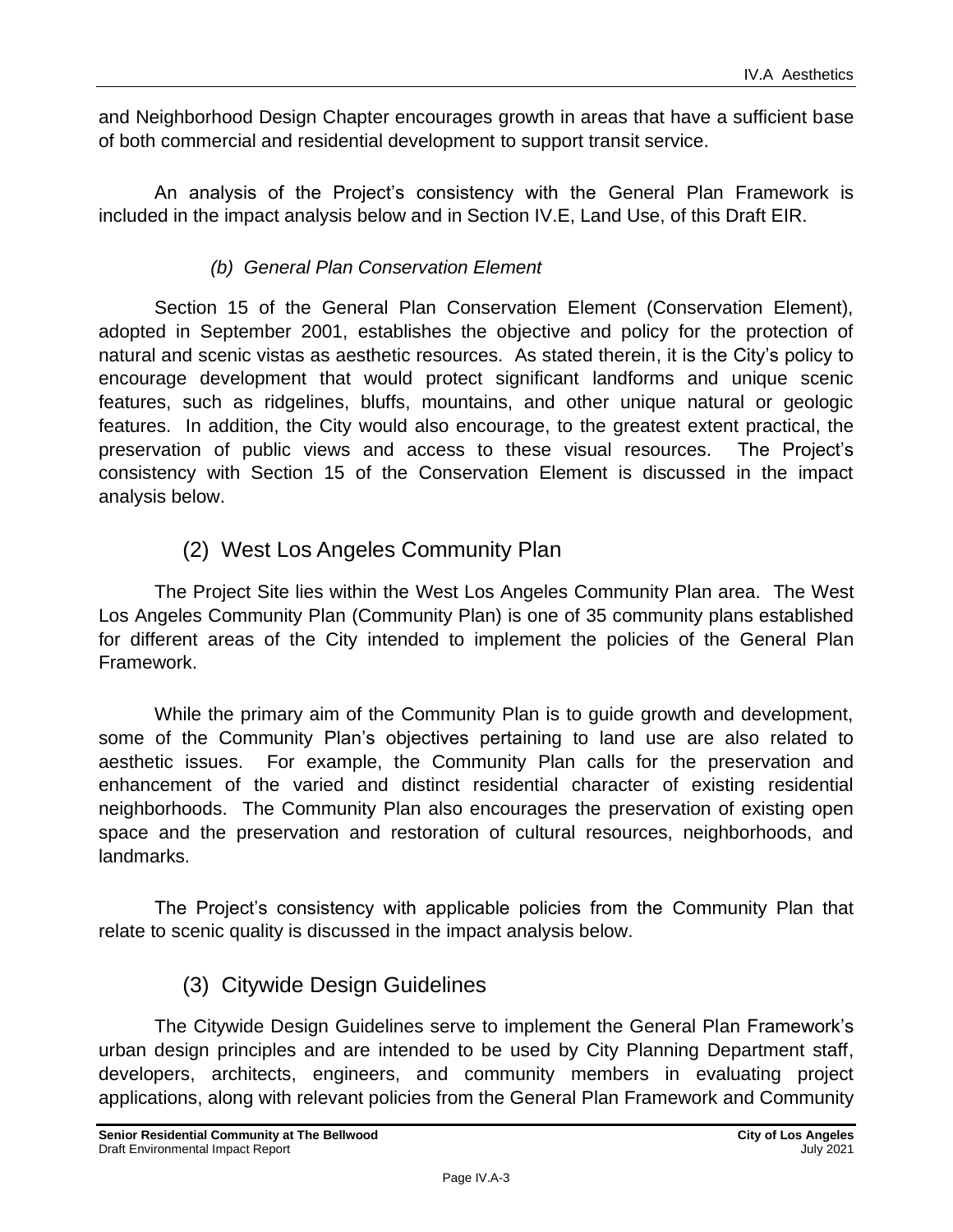Plans. By offering more direction for proceeding with the design of a project, the Citywide Design Guidelines illustrate options, solutions, and techniques to achieve the goal of excellence in new design. The Citywide Design Guidelines, which were adopted by the City Planning Commission in July 2013 and updated in October 2019, are intended as performance goals and not zoning regulations or development standards, and therefore do not supersede regulations in the LAMC. The Citywide Design Guidelines incorporate the goals of the City's Walkability Checklist, which was formerly used to assist in the evaluation of a project's conformance with the General Plan. The Project's consistency with the applicable guidelines included in the Citywide Design Guidelines is discussed in the impact analysis below.

## (4) Los Angeles Municipal Code

Chapter 1 of the LAMC, referred to as the City of Los Angeles Planning and Zoning Code, sets forth regulations and standards regarding the allowable type, density, height, and design of new development projects. As provided in Section II, Project Description, of this Draft EIR, the Project Site has a Neighborhood Commercial General Plan land use designation and is zoned R3-1-O (Multiple Residential, Height District 1, Oil Drilling) and C2-1VL-O (Commercial, Height District 1VL, Oil Drilling). The R3 designation permits a wide variety of residential uses, including group dwellings, multiple dwellings, apartment houses, boarding houses, rooming houses, accessory uses and home occupations, senior independent housing, and assisted living care housing. The C2 designation permits a wide variety of uses, including, but not limited to, various retail and restaurant spaces, auditoriums, automotive fueling and service stations, churches, drive-in businesses, hospitals, sanitariums, clinics, and schools. Height District 1 within the R3 Zone limits the height to 45 feet and the floor-area ratio (FAR) to 3:1. Height District 1VL within the C2 Zone limits the height to 45 feet and two stories (except that there is no restriction on the number of stories for buildings used entirely for residential purposes) and the FAR to 1.5:1. The Project's consistency with the LAMC is evaluated in the impact analysis below.

# **b. Existing Conditions**

## (1) Scenic Vistas

As discussed in the Initial Study prepared for the Project, included in Appendix A of this Draft EIR, a scenic vista is generally described as a panoramic view (visual access to a large geographic area). Examples of panoramic views include an urban skyline, valley, mountain range, the ocean, or other water bodies. As described in the Initial Study, due to the highly urbanized and built out surroundings, there are no publicly available scenic vistas of any valued visual resources in the vicinity of the Project Site.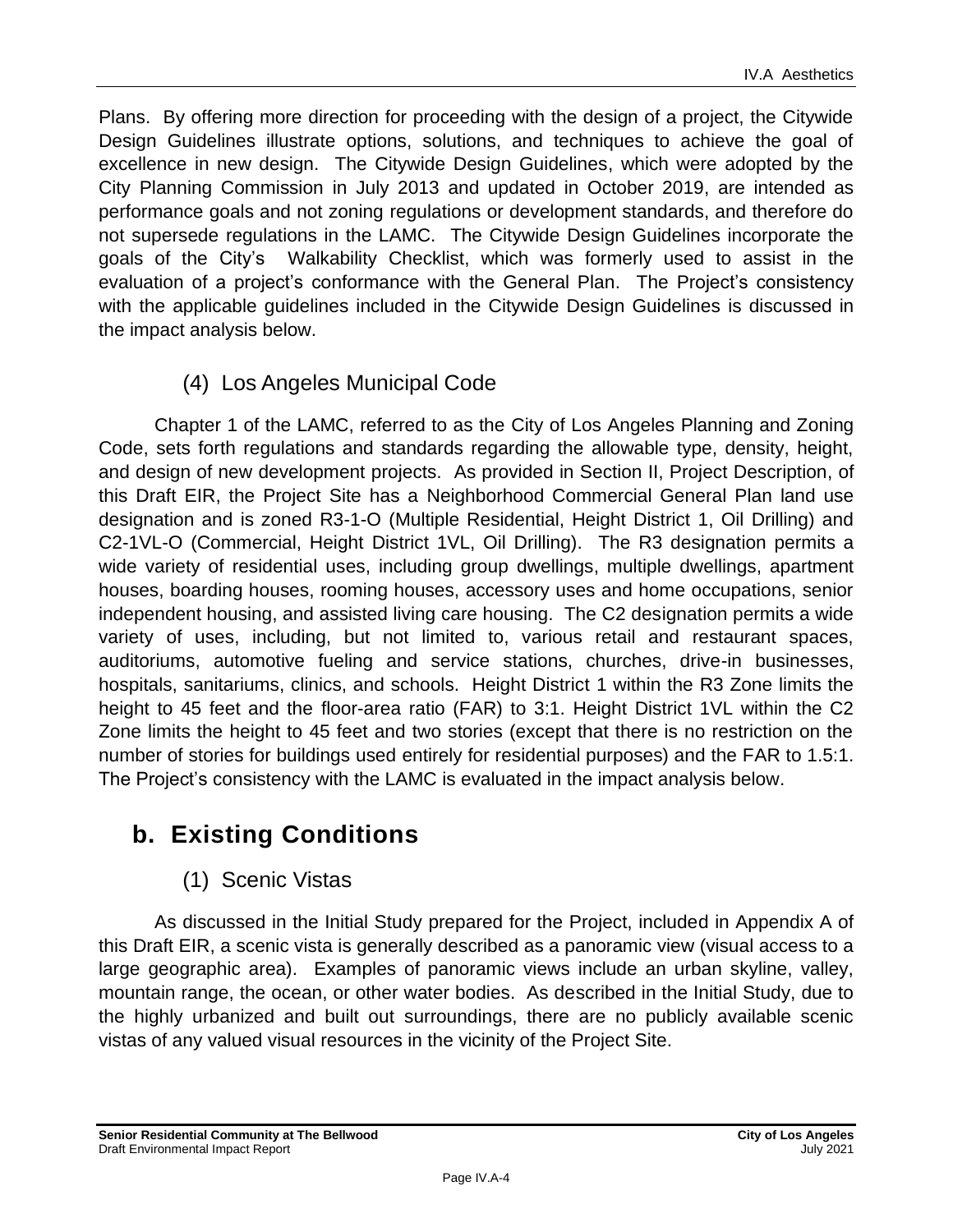## (2) Scenic Resources with a State Scenic Highway

As discussed in the Initial Study prepared for the Project, the Project Site is not located along a scenic highway as designated by the state. The nearest officially designated state scenic highway is California State Route 2 (SR-2). A portion of SR-2 runs along Santa Monica Boulevard north of the Project Site; however, the portion of the highway that is officially designated as a scenic highway is located approximately 25 miles northeast of the Project Site. The nearest officially eligible (not yet designated) state scenic highway is along California State Route 1 (SR-1), approximately 6 miles west of the Project Site, and the nearest City-designated scenic parkway is along Avenue of the Stars, approximately 0.6 mile northeast of the Project Site.

- (3) Visual Character
	- *(a) Project Site*

The Project Site comprises an approximate 2.22-acre site that is currently developed with several multi-family residential buildings and associated structures and parking, and includes a portion of Bellwood Avenue that bisects the Project Site. Specifically, the Project Site encompasses three multi-family residential developments, which include a twostory building located at 10341–10381 Bellwood Avenue; seven, two-story buildings located at 10328–10366 Bellwood Avenue; and six, one-story bungalow court buildings located at 10368–10384 Bellwood Avenue. Landscaping within the Project Site includes 96 ornamental trees and shrubs, including eight street trees located within the portion of Bellwood Avenue proposed to be vacated and realigned, as well as ornamental trees whose trunks are on an adjacent property but have roots and canopies on the Project Site.

## *(b) Surrounding Area*

As shown in the aerial photograph provided in Figure A-2 of Section II. Project Description, the Project Site is located in an urbanized area. The area surrounding the Project Site is characterized by a mixture of low- and mid-rise buildings occupied by a mix of residential and commercial uses. Specifically, the portion of the Project Site located generally north/west of Bellwood Avenue is bounded by the Century Park hotel (approximately four stories and 58 feet in height) to the north, Bellwood Avenue and multi-family residential uses to the east and south, and a small commercial shopping center to the west that includes a cleaners and a smog check station. The portion of the Project Site located east and south of Bellwood Avenue is generally bounded by a Courtyard by Marriott hotel (approximately four stories and 54 feet in height) and Bellwood Avenue to the north, singlefamily residential uses to the east and south, and a beauty salon to the west.

## (4) Light and Glare

As described in the Initial Study prepared for the Project, the existing ambient nighttime lighting environment within the Project Site and vicinity is typical of a developed,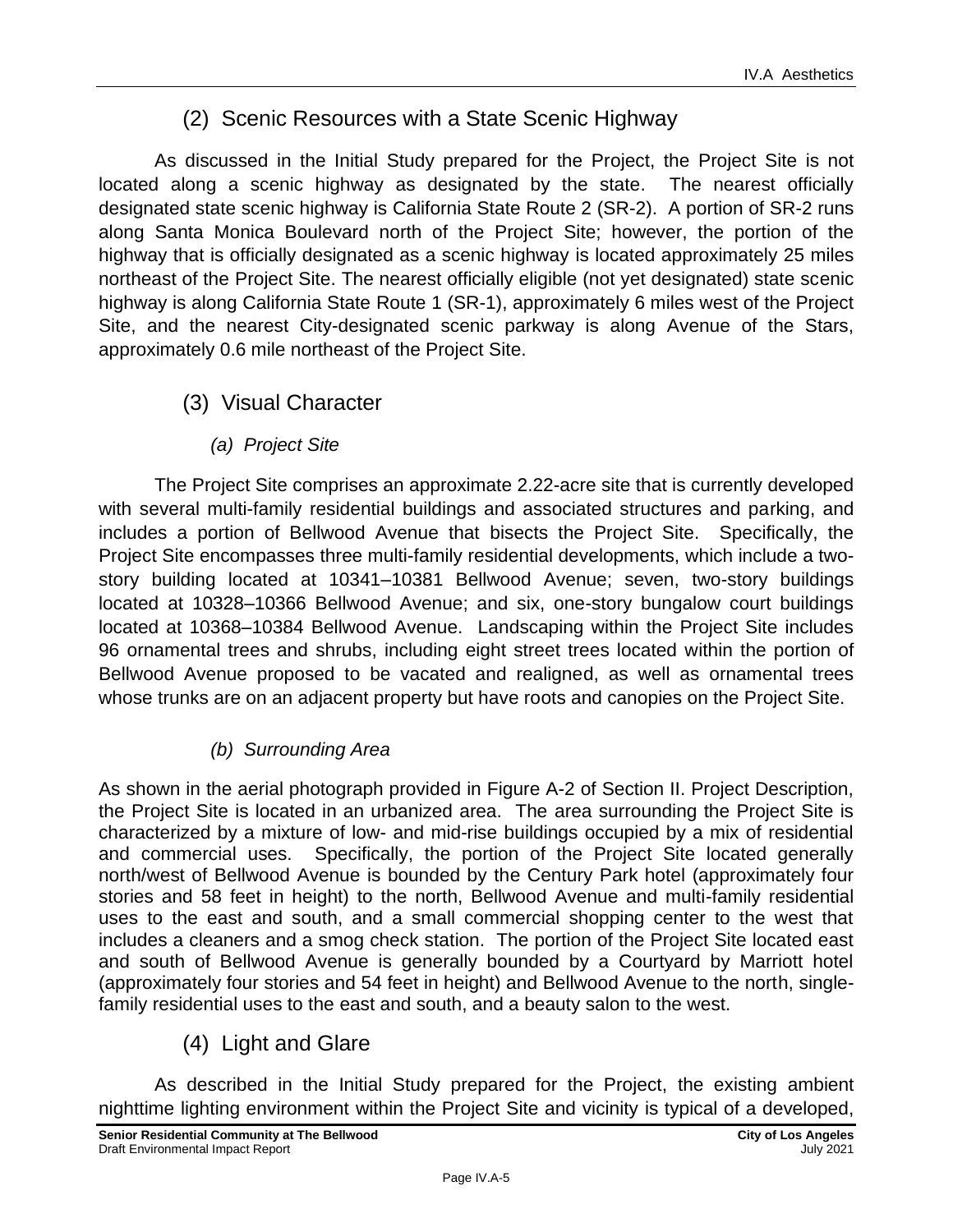urban environment where the primary nighttime lighting sources include interior light spillage from buildings, vehicle headlights along roadways and in parking areas, signage, streetlamps, and security/parking lighting. Glare sources within the Project Site and vicinity include glass and metal, vehicle and building surfaces.

# **3. Project Impacts**

# **a. Thresholds of Significance**

In accordance with the State CEQA Guidelines Appendix G, except as provided in Public Resources Code Section 21099, the Project would have a significant impact related to aesthetics if it would:

*Threshold (a): Have a substantial adverse effect on a scenic vista;*

- *Threshold (b): Substantially damage scenic resources including but not limited to trees, rock outcroppings, and historic buildings within a state scenic highway;*
- *Threshold (c): If the project is in an urbanized area, conflict with applicable zoning and other regulations governing scenic quality;<sup>3</sup>*
- *Threshold (d): Create a new source of substantial light and glare which would adversely affect day or nighttime views in the area.*

As previously discussed, the Initial Study determined that the Project would result in no impact related to the Project's potential to have a substantial adverse effect on a scenic vista and the Project's potential to damage scenic resources within a scenic highway (Thresholds (a) and (b) above). In addition, the Initial Study concluded that the Project would have a less-than-significant impact related to the creation of a new source of substantial light and glare (Threshold (d) above). As such, the analysis below focuses on Threshold (c) listed above. This question was recently added to Appendix G and is therefore not specifically addressed in the 2006 L.A. CEQA Thresholds Guide. However, applicable guidelines and regulations is also a consideration included for the analysis of visual character/visual resources in the 2006 L.A. CEQA Thresholds Guide, consistent with the intent of Appendix G Threshold (c).

*<sup>3</sup> The Project Site is in an urbanized area. As such, the applicable analysis is whether the Project would conflict with applicable zoning and other regulations governing scenic quality. Threshold (c) includes the following for projects in non-urbanized areas: In non-urbanized areas, substantially degrade the existing visual character or quality of public views of the site and its surroundings. (Public views are those that are experienced from publicly accessible vantage point.)*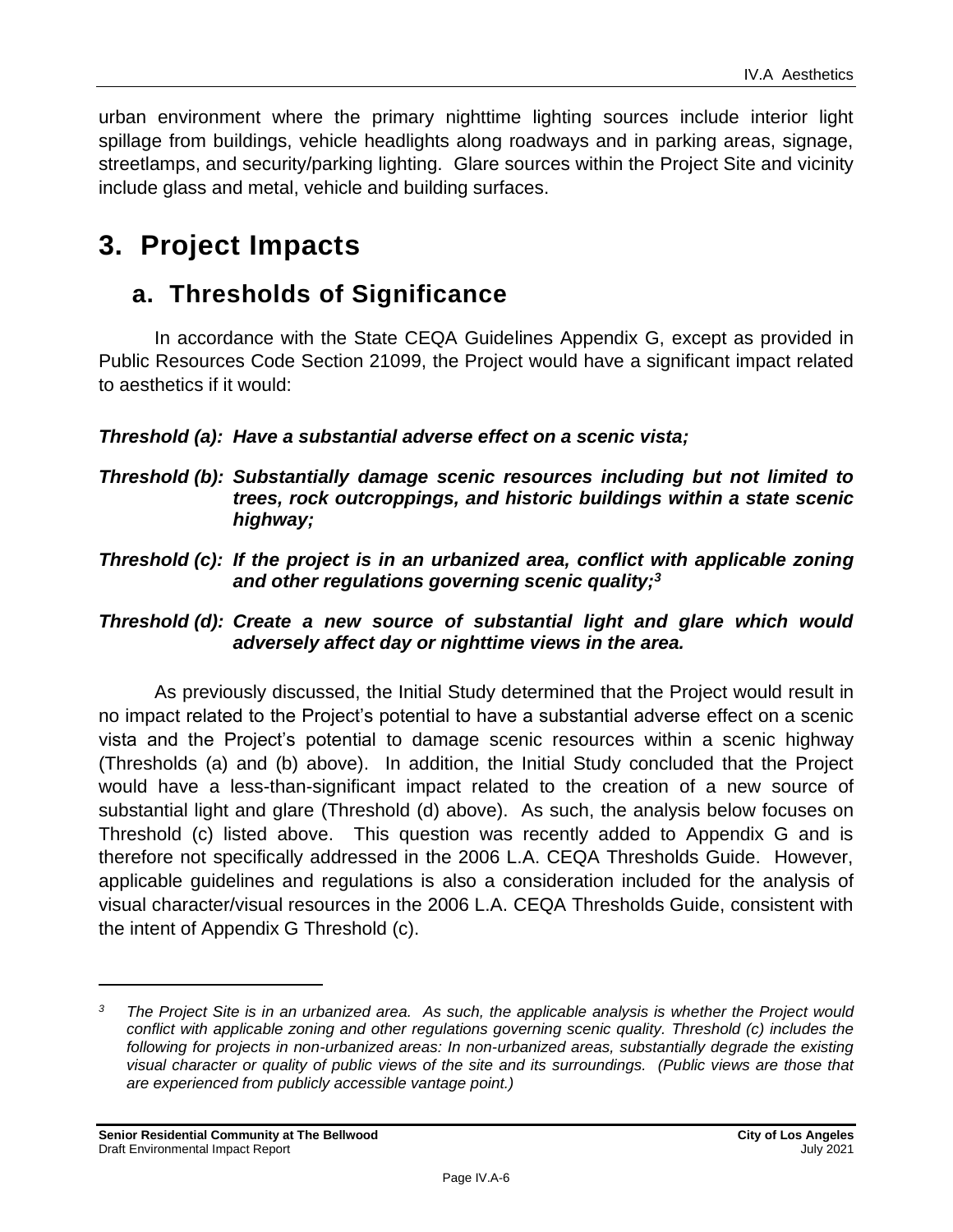# **b. Methodology**

The Project Site is located within an urbanized area. As such, in accordance with the threshold set forth in Appendix G of CEQA Guidelines, the analysis discusses whether the Project would conflict with applicable zoning and other regulations governing scenic quality. The determination of whether the Project conflicts with any applicable regulations governing scenic quality is based upon a review of the aforementioned planning and zoning documents that pertain to scenic quality. These include the City of Los Angeles General Plan Framework Element and Conservation Element, the Community Plan, the Citywide Urban Design Guidelines, and the LAMC. CEQA Guidelines Section 15125(d) requires that a draft EIR discuss any inconsistencies with applicable plans. A project is considered consistent with the provisions and general policies of an applicable City or regional plan if it is consistent with the overall intent of the plan and would not preclude the attainment of its primary goals. A project does not need to be in perfect conformity with each and every policy.<sup>4</sup>

# **c. Project Design Features**

The following project design feature would be implemented as part of the Project:

**Project Design Feature PDF A-1:** Glass used in building façades shall be lowreflective or treated with an anti-reflective coating to minimize glare. Consistent with applicable energy and building code requirements, including Section 140.3 of the California Energy Code as may be amended, glass with coatings required to meet the Energy Code requirements shall be permitted.

# **d. Analysis of Project Impacts**

#### *Threshold (a): Would the Project have a substantial adverse effect on a scenic vista?*

As discussed in Section VI, Other CEQA Considerations, of this Draft EIR, and evaluated in the Initial Study prepared for the Project, which is included as Appendix A of this Draft EIR, due to the highly urbanized and built out surroundings, there are no publicly available scenic vistas of any valued visual resources in the vicinity of the Project Site. **As determined in the Initial Study, development of the Project would not have the potential to substantially or adversely affect a scenic vista since none currently** 

*<sup>4</sup> Sequoyah Hills Homeowners Association v. City of Oakland (1993) 23 Cal.App.4th 704, 719.*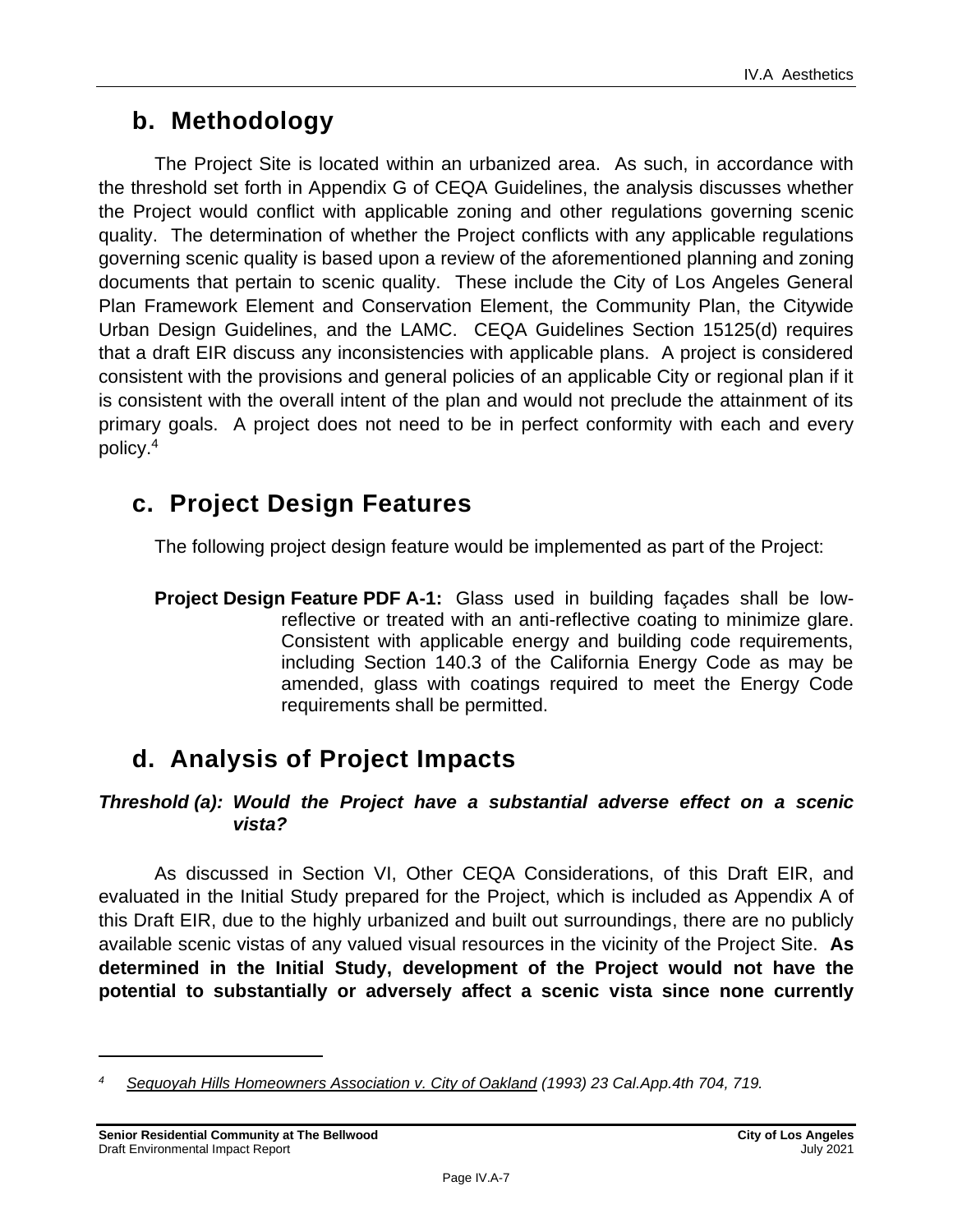**exist. Therefore, impacts with respect to Threshold (a) would not occur. No further analysis is required.**

#### *Threshold (b): Would the Project substantially damage scenic resources, including but not limited to trees, rock outcroppings, and historic buildings within a state scenic highway?*

As discussed in Section VI, Other CEQA Considerations, of this Draft EIR, and evaluated in the Initial Study prepared for the Project, the Project Site is not located along a state scenic highway. **As determined in the Initial Study, the Project would not substantially damage scenic resources within a designated scenic highway as there are no scenic highways along the Project Site. Therefore, impacts with respect to Threshold (b) would not occur. No further analysis is required.** 

### *Threshold (c): Would the Project conflict with applicable zoning and other regulations governing scenic quality?*

## (1) Impact Analysis

As previously discussed, a number of local plans, policies, and regulations related to scenic quality are applicable to the Project, including the City of Los Angeles General Plan Framework Element, the Conservation Element, the West Los Angeles Community Plan, the Citywide Urban Design Guidelines, and the LAMC. The Project's consistency with the general intent of these plans and regulations is provided below.

## *(a) General Plan*

## *(i) Framework Element*

The City of Los Angeles General Plan Framework Element provides direction regarding the City's vision for future development in the City and includes an Urban Form and Neighborhood Design chapter to guide the design of future development. As provided in Table 1 in Appendix B of this Draft EIR, one of the key objectives of the Urban Form and Neighborhood Design Chapter is to enhance the livability of all neighborhoods by upgrading the quality of development and improving the quality of the public realm (Objective 5.5). The Project would replace the existing multi-family residential units with an eldercare facility that would complement the uses surrounding the Project Site. Specifically, the Project would be designed to create a visually unified site with a new building designed to complement the existing surrounding uses and respond to the low- to mid-scale character of the surrounding area. As shown in the conceptual renderings provided in Figures II-12 through II-15 in Section II, Project Description, of this Draft EIR, the proposed building would include building fenestration; a variety of surface materials including trowel stucco, composite metal wall panels with wood finish, limestone panels,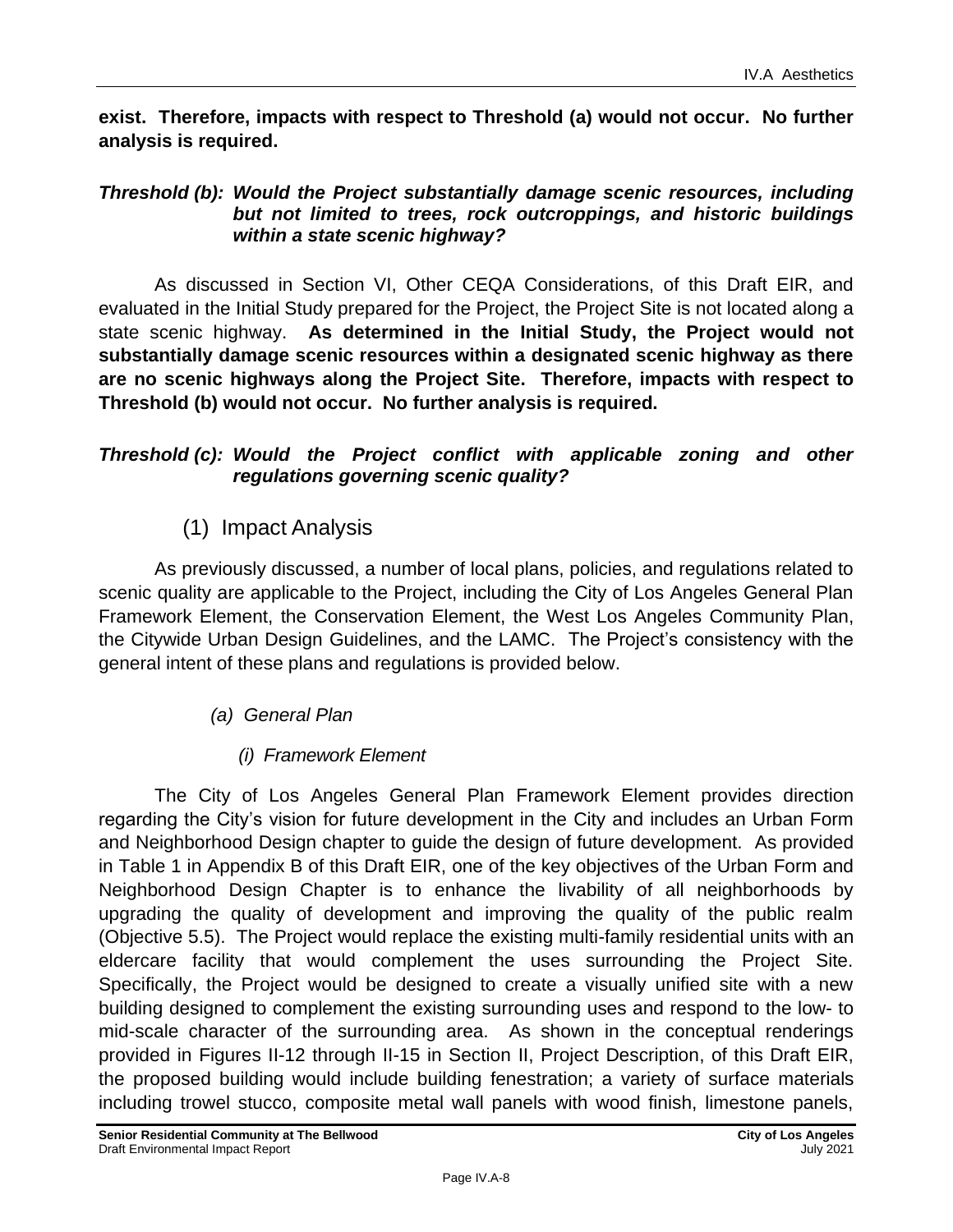and glass; and a stepped design to create horizontal and vertical articulation, provide visual interest, and maintain the existing scale in the vicinity of the Project Site. In particular, building scale and massing would be defined by varying massing and height components that break up the façade into distinct and offset planes.

The proposed landscaping, both within the Project Site and along the Project's frontage, would further contribute to a visually appealing residential development by providing screening and buffering between the adjacent uses, and would improve the quality of the public realm by promoting pedestrian activity and further activating the street adjacent to the Project. Specifically, the sidewalks along Bellwood Avenue would be enhanced with additional street trees. In addition, as shown in the Landscape Plan provided in Figure II-12 of Section II, Project Description, additional trees would also be planted within the Project Site, with rows of new trees along the western, southern and eastern perimeter of the Project Site. As further discussed in Table 1 in Appendix B of this Draft EIR, the Project would also support the City's policy to encourage that signage be designed to be integrated with the architectural character of the buildings and convey a visually attractive character. Specifically, proposed signage would be designed to be aesthetically compatible with the architecture proposed for the building as well as the surrounding area.

Overall, the Project would not conflict with the applicable objectives and policies that support the goals set forth in the Framework Element regarding scenic quality.

#### *(ii) Conservation Element*

As previously discussed, Section 15 of the Conservation Element establishes the objective and policy for the protection of natural and scenic vistas as aesthetic resources. As stated therein, it is the City's policy to encourage development that would protect significant landforms and unique scenic features, such as ridgelines, bluffs, mountains, and other unique natural or geologic features. In addition, the City would also encourage, to the greatest extent practical, the preservation of public views and access to these visual resources. As discussed in Table 1 in Appendix B of this Draft EIR, the Project is located within a highly urbanized area and there are no public views of scenic resources in the vicinity of the Project Site. Therefore, the Project would not obstruct or remove access to natural and scenic vistas in the area. Furthermore, the Project would not impact significant landforms or unique scenic features. Therefore, the Project would not conflict with objectives and policies in the Conservation Element regarding obstruction of existing scenic vistas or public views of visual resources.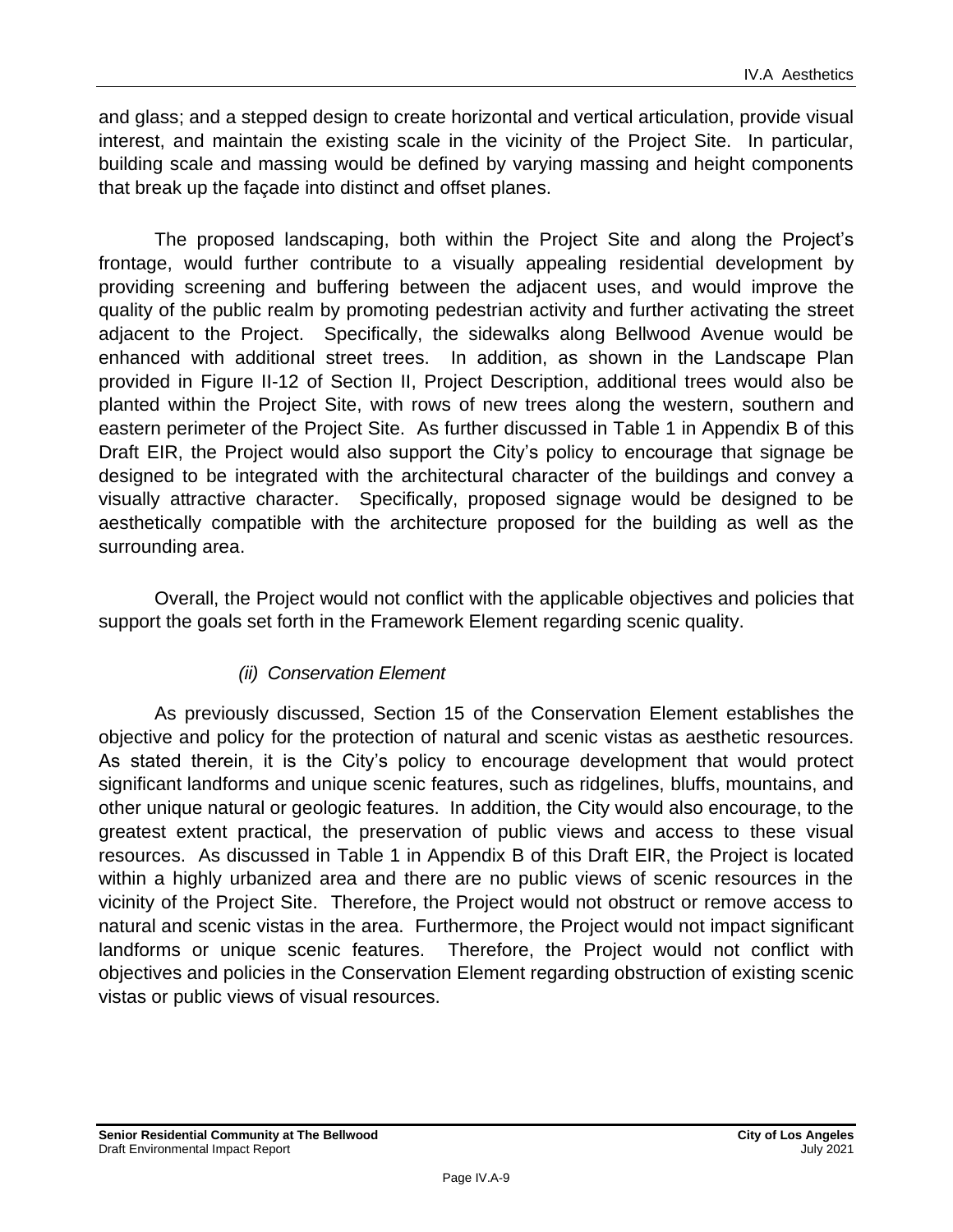### *(b) West Los Angeles Community Plan*

As provided in Table 2 in Appendix B of this Draft EIR, the Project would not conflict with the applicable objectives and policies that support the goals of the West Los Angeles Community Plan related to scenic quality. Specifically, the Project would not conflict with Policy 1-3.1 requiring architectural compatibility and adequate landscaping for new multifamily residential development to protect the character and scale of existing residential neighborhoods. The vicinity of the Project Site is developed with a mix of commercial and residential uses. As shown in the aerial photograph provided in Figure II-2 of Section II. Project Description, the Project Site is bounded by the Courtyard by Marriott hotel (approximately four stories and 54 feet in height), and the Century Park hotel (approximately four stories and 58 feet in height) to the north; a small commercial shopping center that includes a cleaners and a smog check station, a beauty salon, and single-family residential uses to the west; and single-family residential uses to the east and to the south. Against this backdrop, the Project would replace the current low-rise and multi-family residential buildings within the Project Site with an eldercare facility 38 feet to 70 feet in height.

The Project would feature a contemporary architectural style that would be designed to create a visually unified site with a new building designed to complement the existing surrounding uses and respond to the low- to mid-scale character of the surrounding area. The proposed building would include building fenestration, a variety of surface materials, and a stepped design to create horizontal and vertical articulation, provide visual interest, and maintain the existing scale in the vicinity of the Project Site. In particular, the building's scale is defined by varying massing and height components that break up the façade into distinct and offset planes. Specifically, the building is designed so that the six-story portion is located nearest the commercial uses and four-story hotels to the north. The building steps down in height as it nears the southerly and westerly property lines nearest the residential uses. In addition, due to the surrounding topography, the easterly portion of the building, while technically five stories in height, is only three stories in height when viewed from the elevation of the adjacent properties to the east. Similarly, as properties to the south adjacent to the east wing of the building are at a higher elevation than the Project Site, when looking toward the five-story east wing of the building it appears as four stories. Roof deck terraces are provided at each building level as the building steps up in height to both reduce massing and create green spaces from the ground level to the top of the building. Extensive landscaping that would serve as screening along the perimeter of the Project Site would also be provided at the ground level.

Also, as discussed in Table 1 in Appendix B of this Draft EIR, the Project would not conflict with the design guidelines set forth in the Urban Design Chapter of the Community Plan. In particular, the Project would not conflict with the site planning guidelines regarding multi-family residential uses, to design such uses around a landscaped focal point or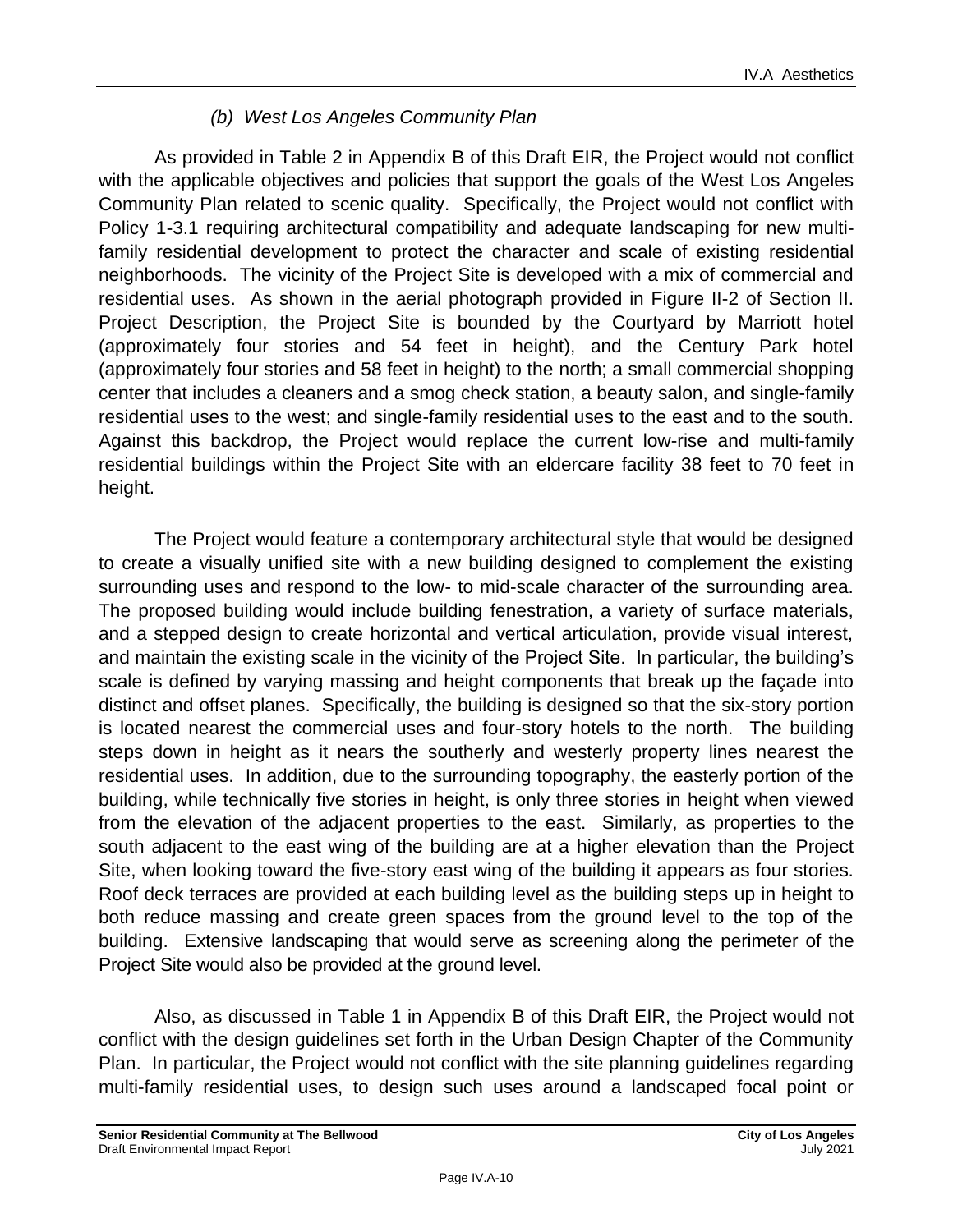courtyard to serve as an amenity for residents. As shown in Figure II-12 and Figure II-4 of Section II. Project Description, the Project would be constructed around a central courtyard on Level P1 that would be open to the sky through the extent of the building. The central courtyard would provide direct access to common indoor areas, which provide amenities to residents such as dining rooms, a gym, indoor pool and spa, wellness center, and several other activity rooms. Additional terraces would be provided at the ground floor, including a large ground level terrace, the memory care terrace, and the bistro terrace. These terraces would include amenities such as benches and tables, and the memory care terrace would include a lawn. Additional terraces would be provided on levels two through six that would include amenities such as benches, tables, raised planters, and water features.

## *(c) Citywide Design Guidelines*

The Citywide Design Guidelines are intended as performance goals and not zoning regulations or development standards. Although each of the Citywide Design Guidelines should be considered in a project, not all objectives will be appropriate in every case. As discussed below, the Project would not conflict with the applicable objectives of the Citywide Design Guidelines for residential and commercial mixed-use projects.

#### *Guideline 1: Promote a safe, comfortable and accessible pedestrian experience for all.*

The proposed uses would be within a single building constructed around a central courtyard, which provides easy pedestrian connections within and around the Project Site. The ground floor of the proposed building would serve as the primary entrance to the building and would include two separate lobbies to support independent living/assisted living and memory care services, respectively. Indoor common areas including the dining rooms, the gym, indoor pool and spa, wellness center, and several activity rooms would be located on the first subterranean level (P1). Level P1 would be open to the central courtyard such that the common indoor areas would have direct access to the central outdoor areas. Stairs and elevators would be available from Level P1 to access the ground level above. In addition, the sidewalks along portions of Bellwood Avenue adjacent to the Project Site would be widened and additional street trees would be planted, promoting a safe and accessible pedestrian experience.

#### *Guideline 2: Carefully incorporate vehicular access such that it does not degrade the pedestrian experience.*

Vehicular access to the Project would be provided along Bellwood Avenue. Through public access would be maintained from both sides of Bellwood Avenue, and a vehicle turn-out adjacent to the building's lobby entrance would be provided along with sidewalk and streetscape improvements. Parking would be provided within two subterranean parking levels with access provided from one entry/exit driveway located along Bellwood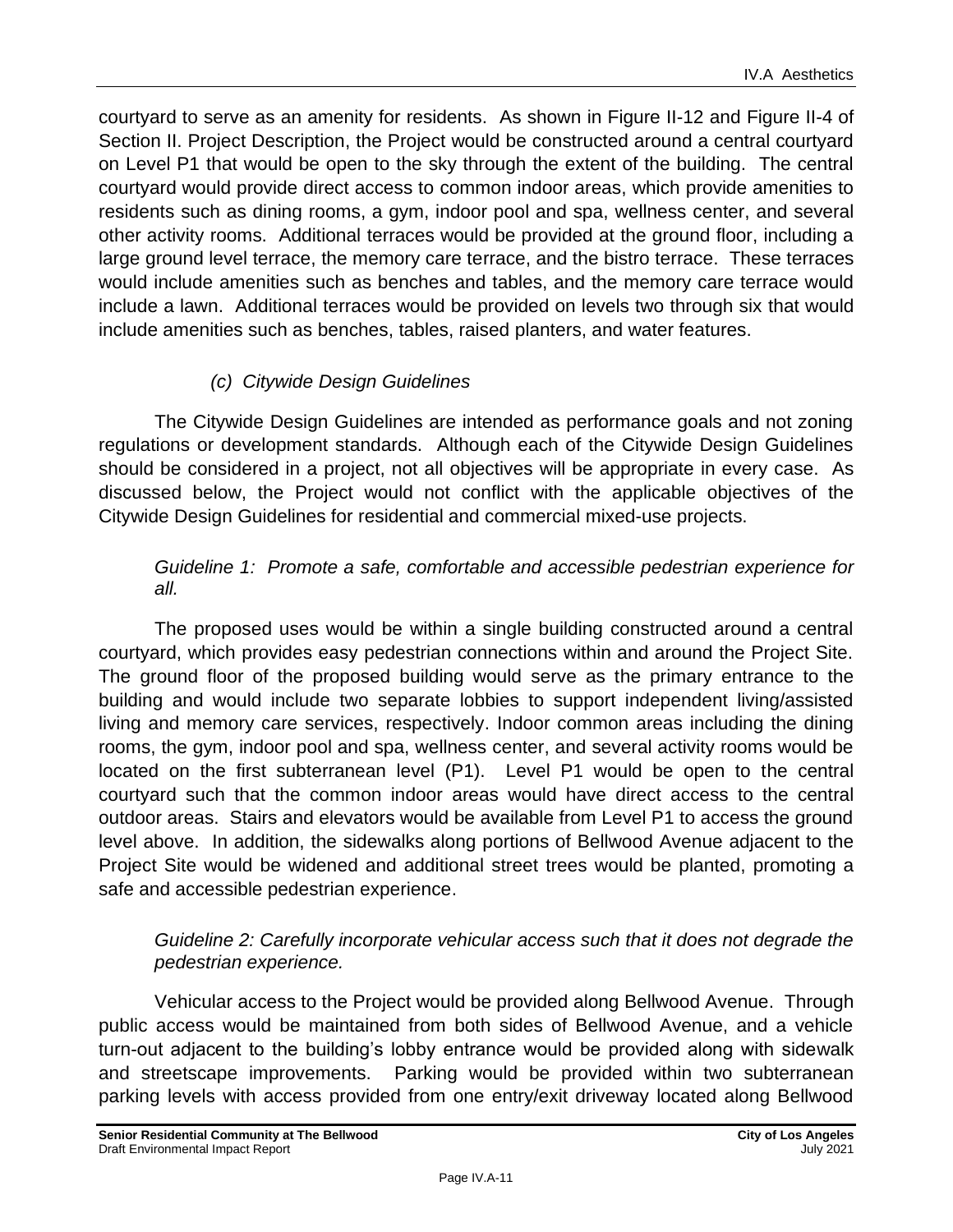Avenue near the northern boundary of the building, separating the vehicular and pedestrian entrances. Access to the existing uses is currently available via five driveways along Bellwood Avenue. The Project would therefore reduce the number of driveways and eliminate existing surface parking areas, thereby reducing the interface between pedestrians and vehicles.

#### *Guideline 3: Design projects to actively engage with streets and public space and maintain human scale.*

The Project would provide for safe drop-off/pick-up areas and would include a vehicle turnout located adjacent to the Project Site lobby entrance for pick-up and drop-off. Sidewalks along portions of the realigned portion of Bellwood Avenue would be widened and new street trees would be planted. In addition, the sidewalks would continue to provide connections to the commercial uses along Olympic Boulevard. Exterior lighting along the public areas would include pedestrian-scale fixtures and elements. Project lighting would incorporate low-level exterior lights adjacent to buildings and along pathways for security and wayfinding purposes. A variety of landscaping, including planters and trees, would also be incorporated along the Bellwood frontage. In addition, pedestrian access to the building would also be provided along Bellwood Avenue where the building lobby entrance would be located. An outdoor bistro terrace would be provided adjacent to the lobby entrance, which would provide an active ground floor with pedestrian friendly improvements and actively engage with the street.

#### *Guideline 4: Organize and shape projects to recognize and respect surrounding context.*

As previously outlined, the Project design would complement the surrounding uses, which primarily consist of commercial and residential uses, and include two hotels, a shopping center, and single-family and multi-family residential uses. Currently, building heights in the surrounding area range from one story single-family residential homes to the east and south of the Project Site, to hotels that are approximately four stories tall to the north and west of the Project Site. The Project would replace three low-rise multi-family residential developments in multiple buildings with a single building ranging in height from 38 feet to 70 feet, or three to six stories. The building would feature a contemporary architectural style and would be designed to create a visually unified site to complement the existing surrounding uses and respond to the low- to mid-scale character of the surrounding area. The proposed building would include building fenestration, a variety of surface materials, and a stepped design to create horizontal and vertical articulation, provide visual interest, and respond to the existing scale in the vicinity of the Project Site. In particular, the building's scale is defined by varying massing and height components that break up the façade into distinct and offset planes. Specifically, the building is designed so that the six-story portion is located nearest the commercial uses and four-story hotels to the north. The building steps down in height as it nears the southerly and westerly property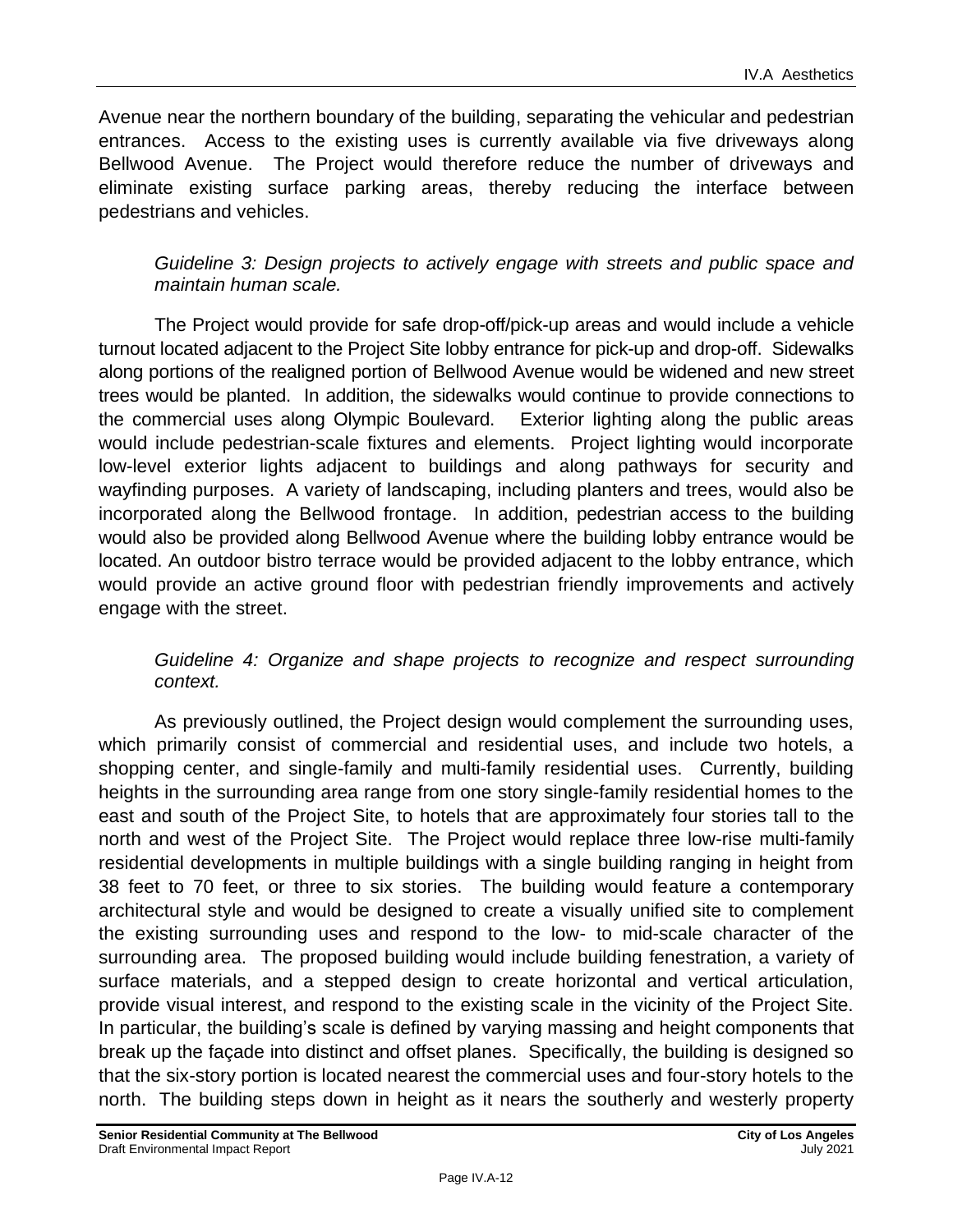lines nearest the residential uses. In addition, as discussed in Section II, Project Description, of this Draft EIR, there is a grade difference ranging between approximately 14 feet to 42 feet along the southern and eastern boundaries of the Project Site (i.e., Orton Avenue and Keswick Avenue), such that the Project Site is situated below most of the adjacent single-family residential uses. As such, due to the surrounding topography, the easterly portion of the building, while technically five stories in height, is only three stories in height when viewed from the elevation of the adjacent properties to the east. Similarly, as properties to the south adjacent to the east wing of the building are at a higher elevation than the Project Site, when looking toward the five-story east wing of the building it appears as four stories. Roof deck terraces are provided at each building level as the building steps up in height to both reduce massing and create green spaces from the ground level to the top of the building. In addition, extensive landscaping that would serve as screening along the perimeter of the Project Site would also be provided at the ground level.

#### *Guideline 5: Express a clear and coherent architectural idea.*

The Project would utilize distinguishable design features that would add visual interest while respecting the aesthetic character of the surrounding area. Fundamental to the design concept are the materials that would create the contemporary architectural style that would be designed to visually unify the Project and complement the existing surrounding uses. Building materials for the Project would include smooth troweled stucco, composite metal wall panels with wood finish, limestone panels, and glass. Architectural details would be incorporated to enhance scale and interest on the building's façades. The Project design would also alternate different textures, colors, materials, and distinctive architectural treatments as encouraged in the City's Urban Design Guidelines.

#### *Guideline 6: Provide amenities that support community building and provide an inviting, comfortable user experience.*

The Project would be constructed around a central courtyard on Level P1 that would be open to the sky through the extent of the building. The central courtyard would provide direct access to amenities for the residents including dining, a gym, indoor pool and spa, wellness center, and outdoor kitchenette and barbecue stations, exercise lawn, garden seating area, and flexible lounge seating. Various components and levels of the Project would be integrated by a series of landscaped courtyards and terraces. Additional terraces and courtyards would be provided at the ground floor, including a large ground level terrace, the memory care terrace, and the bistro terrace. These terraces and courtyards would include benches and table seating, raised planters, lawns, and bistro tables. Terraces would also be provided on levels two through six and would include landscaping. Therefore, the Project would provide amenities that provide an inviting and comfortable user experience.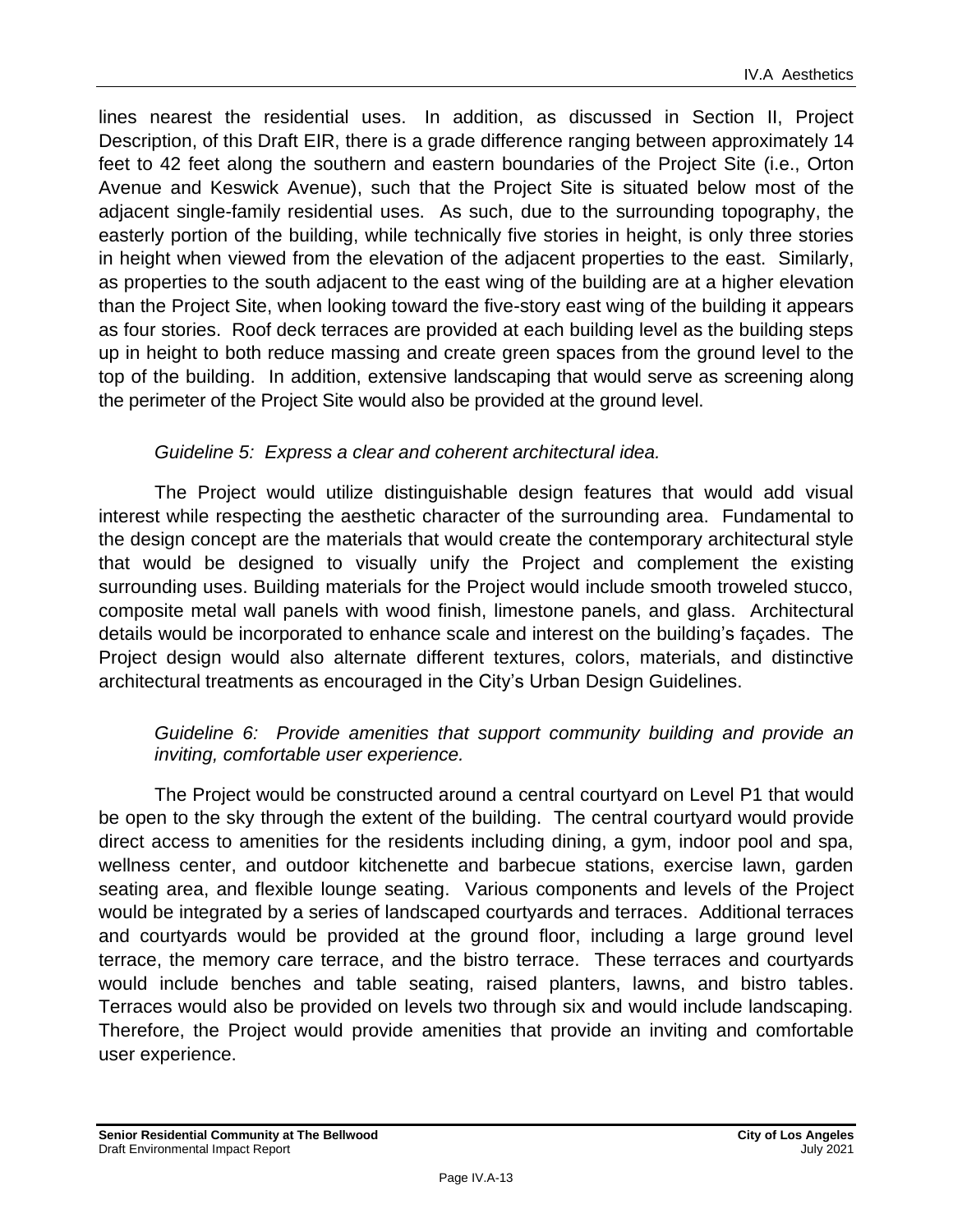#### *Guideline 7: Carefully arrange design elements and uses to protect site users*

The Project would provide for safe drop-off/pick-up areas and would include a vehicle turnout located adjacent to the Project Site lobby entrance for pick-up and drop-off. The proposed building would be constructed around a central courtyard that would be open to the sky. The assisted living guest rooms and memory care units would be generally concentrated within the eastern portion of the building, east of the courtyard; and the independent living units would be generally concentrated within the western portion of the building, to the west of the courtyard. The assisted living guest rooms would be located on the second through sixth floors generally within the central and east portions of the building, and the independent living dwelling units would be located on the first through sixth floors generally within the west and central portions of the building. The memory care guest rooms would be located on the first and second floors within the eastern portion of the building and would be separated from the independent living and assisted living components. This arrangement of buildings and uses would facilitate the flow of pedestrian activity within the Project Site. As a result, the Project would provide carefully arranged design elements and uses to Project Site users.

In addition, the Project would reduce the number of driveways and surface parking areas compared to existing conditions to minimize pedestrian-vehicular conflicts. The Project would also include lighting of building entries and walkways to provide for pedestrian orientation and to clearly identify a secure route between parking areas and points of entry into the commercial buildings.

#### *(d) Los Angeles Municipal Code*

As discussed in Section IV.E, Land Use, of this Draft EIR, the Project Site is zoned by the LAMC as R3-1-O (Multi Residential, Height District 1, Oil Drilling) and C2-1VL-O (Commercial, Height District 1VL, Oil Drilling). The R3 zone permits a wide variety of residential uses, including group dwellings, multiple dwellings, apartment houses, boarding houses, rooming houses, accessory uses and home occupations, senior independent living and assisted living care housing. The C2 zone permits a wide variety of uses, including, but not limited to eldercare facilities, multiple dwellings, various retail and restaurant spaces, auditoriums, automotive fueling and service stations, churches, drive-in businesses, hospitals, sanitariums, clinics, and schools. As discussed in Section IV.E, Land Use and Planning, of this Draft EIR, while the R3 zone allows for senior independent living and allows for assisted living care housing, it does not permit Alzheimer's/dementia care housing (e.g., memory care housing) or eldercare facilities by right. As such, the Project is requesting an Eldercare Facility Unified Permit pursuant to LAMC Section 14.3.1 to permit an eldercare facility to be located on a lot within the R3-1 and C2-1VL Zones where the eldercare facility does not meet the use, area, height, and setback provisions of the zones.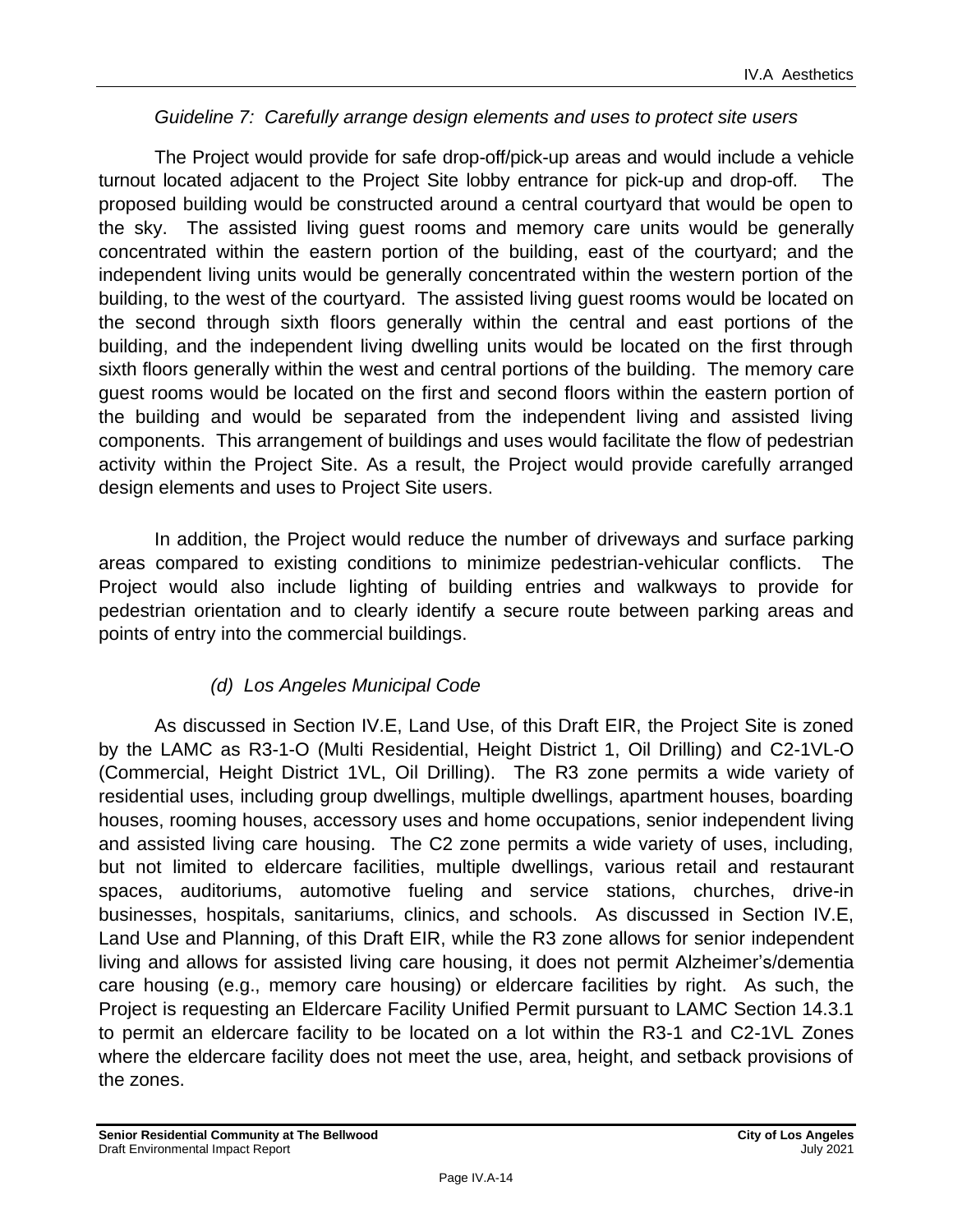As it relates to aesthetics and views, the proposed Eldercare Facility Unified Permit would permit the maximum building height of 70 feet for a portion of the proposed building, in lieu of the 45 feet otherwise permitted in the R3-1 and C2-IVL Zones; and relief from transitional height limitations for the portion of the building located within the C2 Zone. The Eldercare Facility Unified Permit would also permit a FAR ranging from 2.77:1 to 3.2:1<sup>5</sup> averaged across the Project Site. However, as discussed throughout the analysis above, the design and location of the building would respond to the various building typologies in the area, and would, thereby, be generally consistent with surrounding development. The proposed Eldercare Facility Use Permit and resulting increase in FAR within portions of the Project Site would not result in a significant impact related to aesthetics or views because the change in scale would be moderated by a high degree of articulation created by fenestration; variations in building planes, rooflines, heights, and façade setbacks and projections; and a variety of surface materials to reduce the visual effect of the height and massing from public vantage points and provide a pedestrian scale adjacent to the public streets. Specifically, the building is designed so that the six-story portion is located nearest the commercial uses and four-story hotels to the north. The building steps down in height as it nears the southerly and westerly property lines nearest the residential uses. In addition, due to the surrounding topography, the easterly portion of the building, while technically five stories in height, is only three stories in height when viewed from the elevation of the adjacent properties to the east. Similarly, as properties to the south adjacent to the east wing of the building are at a higher elevation than the Project Site, when looking toward the five-story east wing of the building it appears as four stories.

With implementation of the requested approvals, impacts related to conflicts with the LAMC would be less than significant.

## *(e) Conclusion*

**Based on the discussion above, the Project would not conflict with the zoning and other regulations governing scenic quality, and impacts would be less than significant.** 

*<sup>5</sup> Based on buildable area (as defined in Los Angeles Municipal Code Section 12.03) of approximately 87,421 square feet. FAR is a calculation of the ratio of building square footage to buildable lot area. As the final buildable lot area may vary based on the ultimate configuration and designation of the realigned portion of Bellwood Avenue, the FAR may range from approximately 2.77:1 to 3.2:1; however, the square footage of the building would not change.*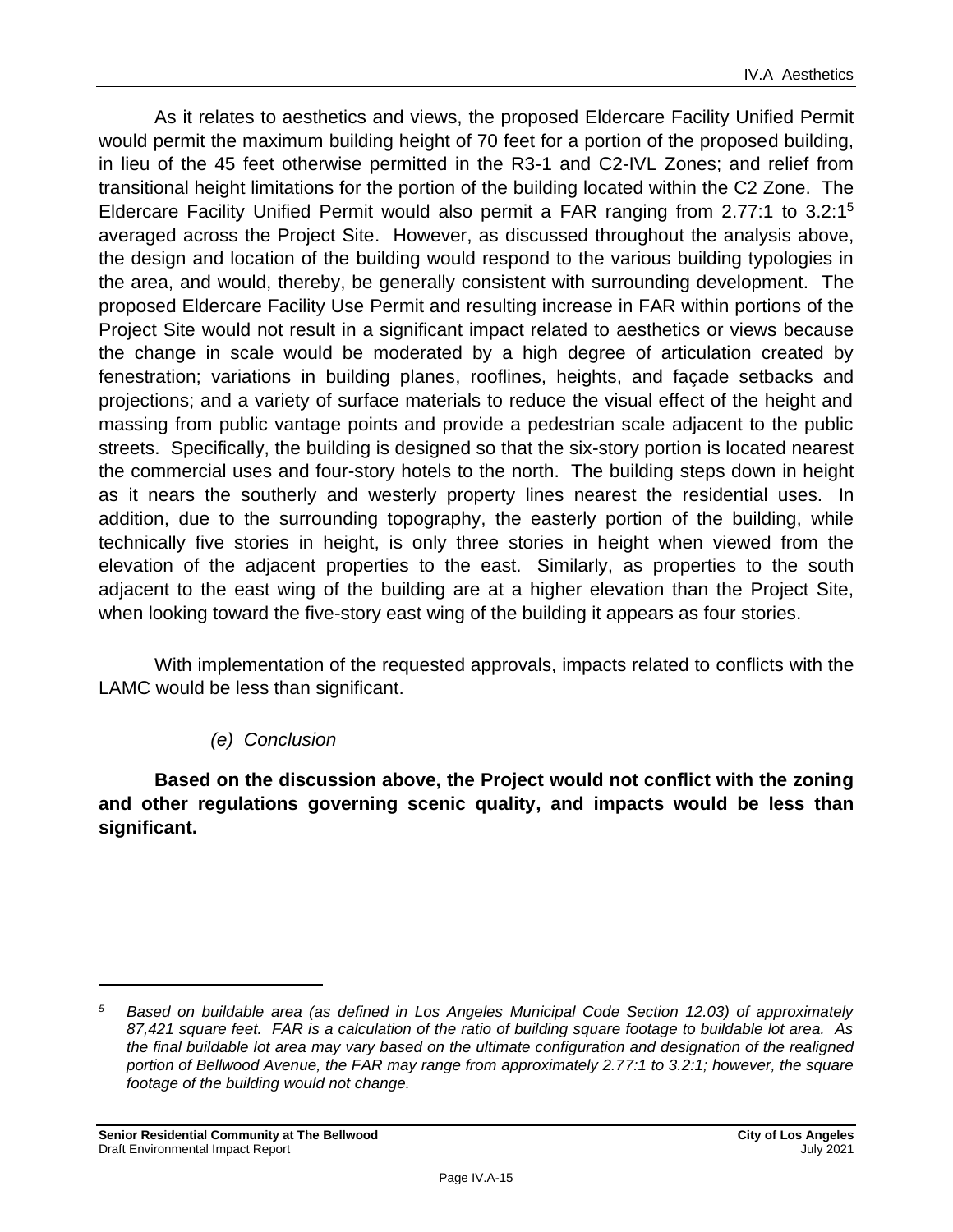## (2) Mitigation Measures

Project-level impacts related to a conflict with applicable zoning and other regulations governing scenic quality would be less than significant. Therefore, no mitigation measures are required.

## (3) Level of Significance After Mitigation

Project-level impacts related to a conflict with applicable zoning and other regulations governing scenic quality were determined to be less than significant without mitigation. Therefore, no mitigation measures are required or included, and the impact level remains less than significant.

#### *Threshold (d): Would the Project create a new source of substantial light or glare which would adversely affect day or nighttime views in the area?*

As discussed in Section VI, Other CEQA Considerations, of this Draft EIR, and evaluated in the Initial Study for the Project, which is included as Appendix A of this Draft EIR, with adherence to existing LAMC regulations, construction of the Project would not create a new source of substantial light which would adversely affect day or nighttime views in the area. Additionally, any glare generated during construction would be highly transitory and short-term, given the movement of construction equipment and materials within the construction area, and the temporary nature of construction activities. As such, construction of the Project would not create a new source of substantial glare which would adversely affect day or nighttime views in the area. **As determined in the Initial Study, Project-related construction activities would not create a new source of substantial light or glare which would adversely affect day or nighttime views in the area, and impacts would be less than significant. No further analysis is required.**

As also discussed in the Initial Study for the Project, which is included as Appendix A of this Draft EIR, sources of exterior lighting incorporated into the Project would include: low-level exterior lighting on the buildings and along pathways for security and wayfinding purposes; and low-level lighting to accent signage, architectural features, and landscaping elements. All Project lighting would be designed to minimize light trespass from the Project Site and comply with all LAMC requirements and standards and all new street and pedestrian lighting within the public right-of-way would comply with applicable City regulations and would require approval from the Bureau of Street Lighting in order to maintain appropriate and safe lighting levels on sidewalks and roadways while minimizing light and glare on adjacent properties.

With respect to glare, building materials for the Project would include smooth troweled stucco, composite metal wall panels with wood finish, limestone panels, and